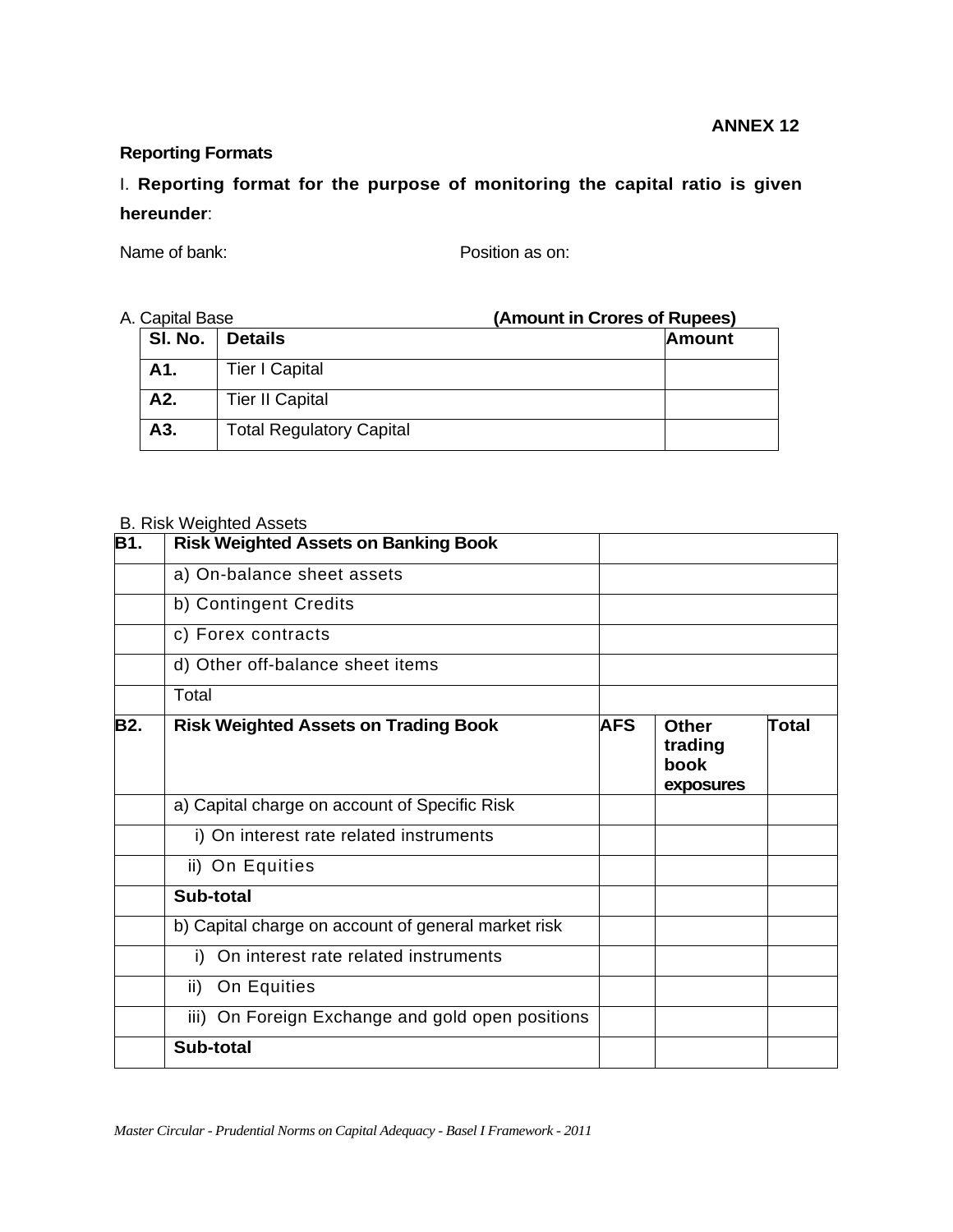| <b>B3.</b> | Total Risk Weighted Assets (B1 + B2)             |  |  |
|------------|--------------------------------------------------|--|--|
|            | (total capital charge on trading book * (100/9)) |  |  |
|            | Total Risk weighted Assets on Trading Book       |  |  |
|            | <b>Total Capital Charge on Trading Book</b>      |  |  |

C. Capital Ratio

# **C1 Capital to Risk-weighted Assets (CRAR) (A3/B3\*100)**

### D. Memo items

| D <sub>1</sub>  | <b>Investment Fluctuation Reserve</b>         |  |
|-----------------|-----------------------------------------------|--|
| D <sub>2</sub>  | Book value of securities held in HFT category |  |
| D <sub>3</sub>  | Book value of securities held in AFS category |  |
| $\overline{D4}$ | Net unrealised gains in HFT category          |  |
| $\overline{D5}$ | Net unrealised gains in AFS category          |  |

Banks should furnish data in the above format as on the last day of each calendar quarter to the Chief General Manager-in-Charge, Department of Banking Supervision, Central Office, World Trade Centre I, 3rd floor, Cuffe Parade, Mumbai 400 005 both in hard copy and soft copy. Soft copy in excel format may also be forwarded through [e-mail.](mailto:osmos@rbi.org.in,dbodmrg@rbi.org.in)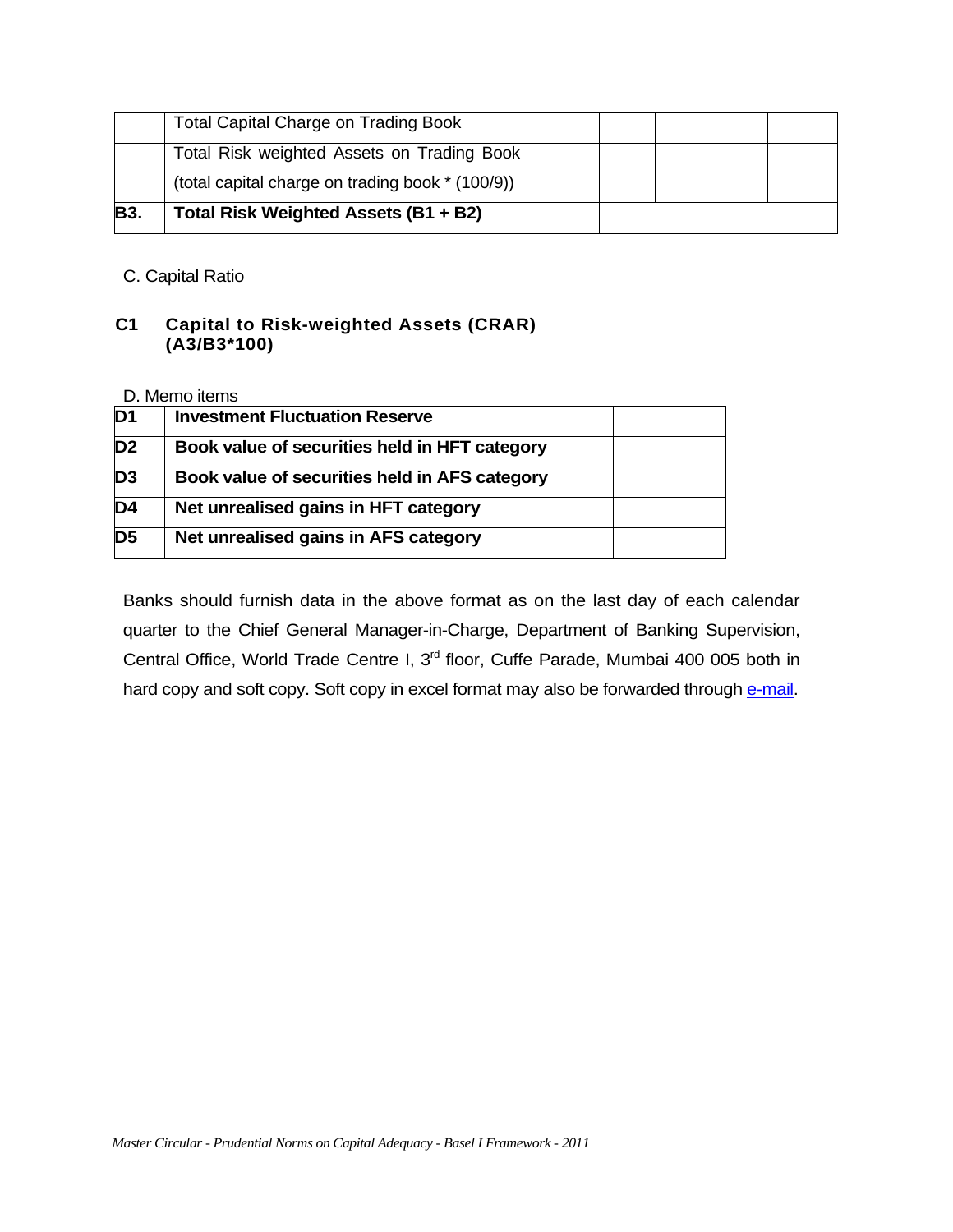## I. **Format for the Parallel Run Report furnishing the Progress in Implementation of New Capital Adequacy Framework** for the Quarter ended..................

Name of the Bank: \_\_\_\_\_\_\_\_\_\_\_\_\_\_\_\_\_\_\_\_\_\_\_\_\_\_\_\_\_\_\_\_\_\_\_\_\_\_\_\_\_\_\_

# **Pillar I aspects**

1.1 Capital Adequacy

| (Rs. in crore)     |                                         |                |                   |                            |             |
|--------------------|-----------------------------------------|----------------|-------------------|----------------------------|-------------|
| $\overline{1.1}.1$ | <b>Risk Weighted Assets</b>             | <b>Basel-I</b> |                   | <b>Basel-II</b>            |             |
|                    |                                         | Book           | <b>Risk</b>       | <b>Book</b>                | <b>Risk</b> |
|                    |                                         | Value          | Weighted<br>Value | Weighted<br>Value<br>Value |             |
|                    | <b>RWA for Credit Risk</b>              |                |                   |                            |             |
|                    | On Balance Sheet Items<br>a)            |                |                   |                            |             |
|                    | Loan and Investment<br>II.<br>portfolio |                |                   |                            |             |
|                    | $\star$<br>Standard                     |                |                   |                            |             |
|                    | $\star$<br>NPA / NPI                    |                |                   |                            |             |
|                    | Ϊi.<br><b>Other Assets</b>              |                |                   |                            |             |
|                    | b)<br><b>Off Balance Sheet Items</b>    |                |                   |                            |             |
|                    | <b>Market Related</b>                   |                |                   |                            |             |
|                    | Non-Market Related                      |                |                   |                            |             |
| 1.1.2              | <b>RWA for Market Risk</b>              |                |                   |                            |             |
| 1.1.3              | <b>RWA for Operational Risk</b>         |                |                   |                            |             |
| 1.1.4              | <b>Total Capital</b>                    |                |                   |                            |             |
|                    | Tier I capital                          |                |                   |                            |             |
|                    | Tier II capital                         |                |                   |                            |             |
| 1.1.5              | <b>CRAR</b>                             |                |                   |                            |             |

1.2 Rating Profile of Exposures

| SI.   |                                                                              | Type of Exposure                      | Amount | Percentage<br>0f              | Loanl |  |
|-------|------------------------------------------------------------------------------|---------------------------------------|--------|-------------------------------|-------|--|
| No.   |                                                                              |                                       |        | <b>Amount to Total Credit</b> |       |  |
| 1.2.1 |                                                                              | Corporate Loans                       |        |                               |       |  |
|       |                                                                              | (Other than SME)                      |        |                               |       |  |
|       | a)                                                                           | Rated                                 |        |                               |       |  |
|       | b)                                                                           | Unrated                               |        |                               |       |  |
| 1.2.2 |                                                                              | Corporate Loans (SME)                 |        |                               |       |  |
|       | a)                                                                           | Rated                                 |        |                               |       |  |
|       | b)                                                                           | Unrated                               |        |                               |       |  |
| 1.2.3 |                                                                              | <b>Securitised Exposures</b>          |        | N. A.                         |       |  |
|       | a)                                                                           | Rated                                 |        |                               |       |  |
|       | b)                                                                           | Unrated                               |        |                               |       |  |
|       | Note: 'Rated' includes, ratings derived from Issuer rating / rating of other |                                       |        |                               |       |  |
|       |                                                                              | rated instruments of the same issuer. |        |                               |       |  |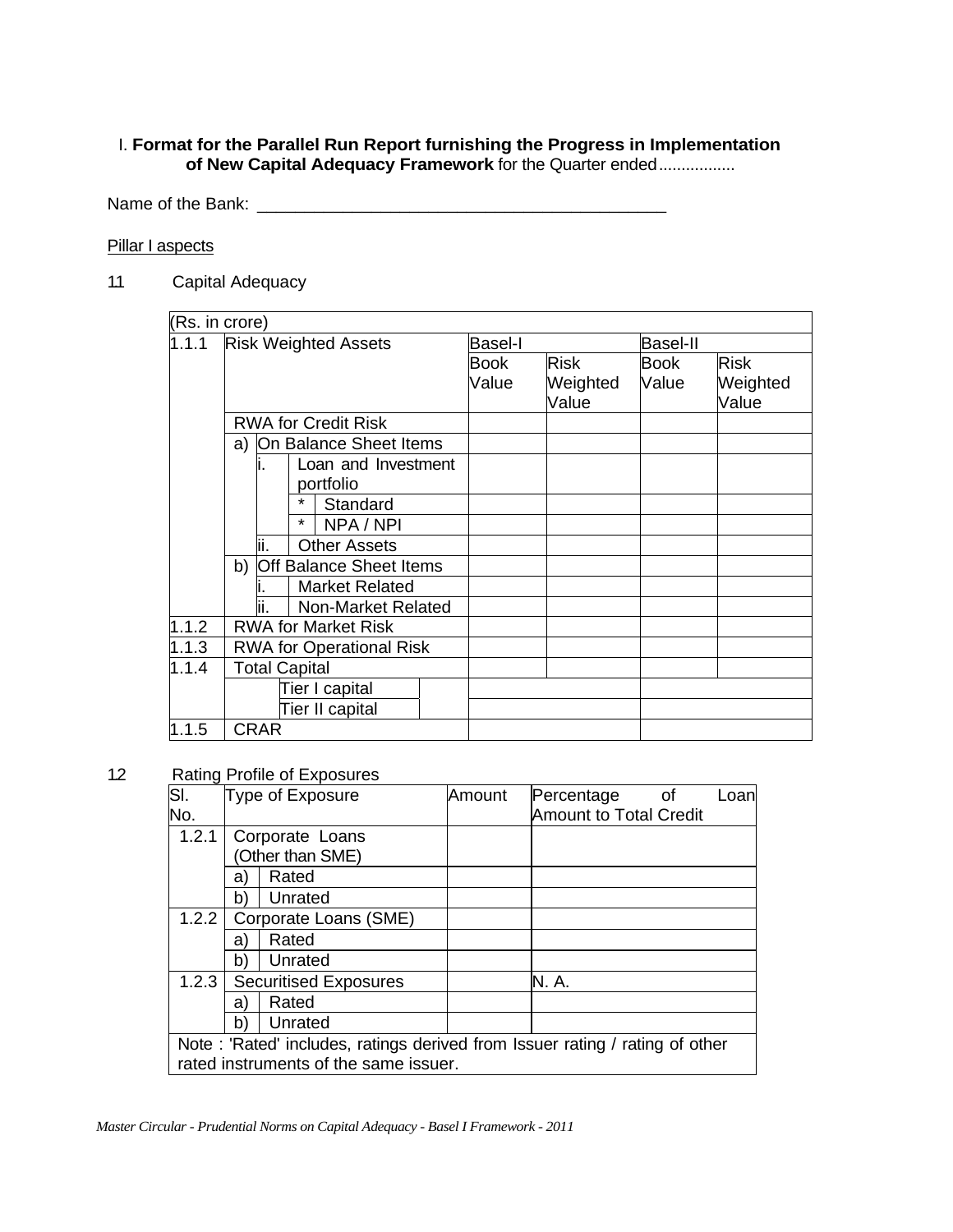| 1.3 | Use of CRM Techniques - Extent of CRMs used |  |  |
|-----|---------------------------------------------|--|--|
|     |                                             |  |  |

| SI.   | Eligible<br>Financial  | Total     | %      | toNet              | Percentage | Capital              |
|-------|------------------------|-----------|--------|--------------------|------------|----------------------|
| No.   | Collateral (FC)        | amount    | total  | amount             | FC<br>of   | torelief             |
|       |                        | of $(FC)$ | amount | $\mathsf{I}$ of FC | total RWA  | availed<br>on        |
|       |                        | used      |        | after              |            | of<br>account        |
|       |                        |           |        | haircut            |            | FC<br>of<br>(9%      |
|       |                        |           |        |                    |            | <b>Net</b><br>amount |
|       |                        |           |        |                    |            | FC<br>after<br>of    |
|       |                        |           |        |                    |            | haircut)             |
| 1.3.1 | Cash                   |           |        |                    |            |                      |
| 1.3.2 | Gold                   |           |        |                    |            |                      |
| 1.3.3 | Govt. Securities       |           |        |                    |            |                      |
| 1.3.4 | KVP / NSC              |           |        |                    |            |                      |
| 1.3.5 | <b>LIC Policy</b>      |           |        |                    |            |                      |
| 1.3.6 | <b>Debt Securities</b> |           |        |                    |            |                      |
|       | (i)<br>Rated           |           |        |                    |            |                      |
|       | (ii)<br>Unrated        |           |        |                    |            |                      |
| 1.3.7 | Units of Mutual Fund   |           |        |                    |            |                      |

### 1.4 Collateral Risk Management

|                 | Govt.<br>securities | Debt<br>Securities | Gold | LIC<br><b>NSC</b> | /IUnits<br>/lof MF |
|-----------------|---------------------|--------------------|------|-------------------|--------------------|
| Frequency<br>0t |                     |                    |      | KVP               |                    |
| Valuation of FC |                     |                    |      |                   |                    |

1.4.1 Any credit concentration recognized on account of the nature of collate rals?

1.4.2 Has the bank made an assessment of the market liquidity risk involved in the financial collateral? How is that taken into account in capital adequacy assessment under Pillar II?

1.4.3 What is the bank's assessment of operational risk especially the legal risk arising out of collaterals (such as on account of inadequate / incomplete documentation).

1.4.4 Does the bank hold as FC securities issued by any of its borrowing companies or their associates? If yes, the value of such FC may be indicated in the following table.

| Latest Market value | Value after applicable haircut |
|---------------------|--------------------------------|
|                     |                                |

*Master Circular - Prudential Norms on Capital Adequacy - Basel I Framework - 2011*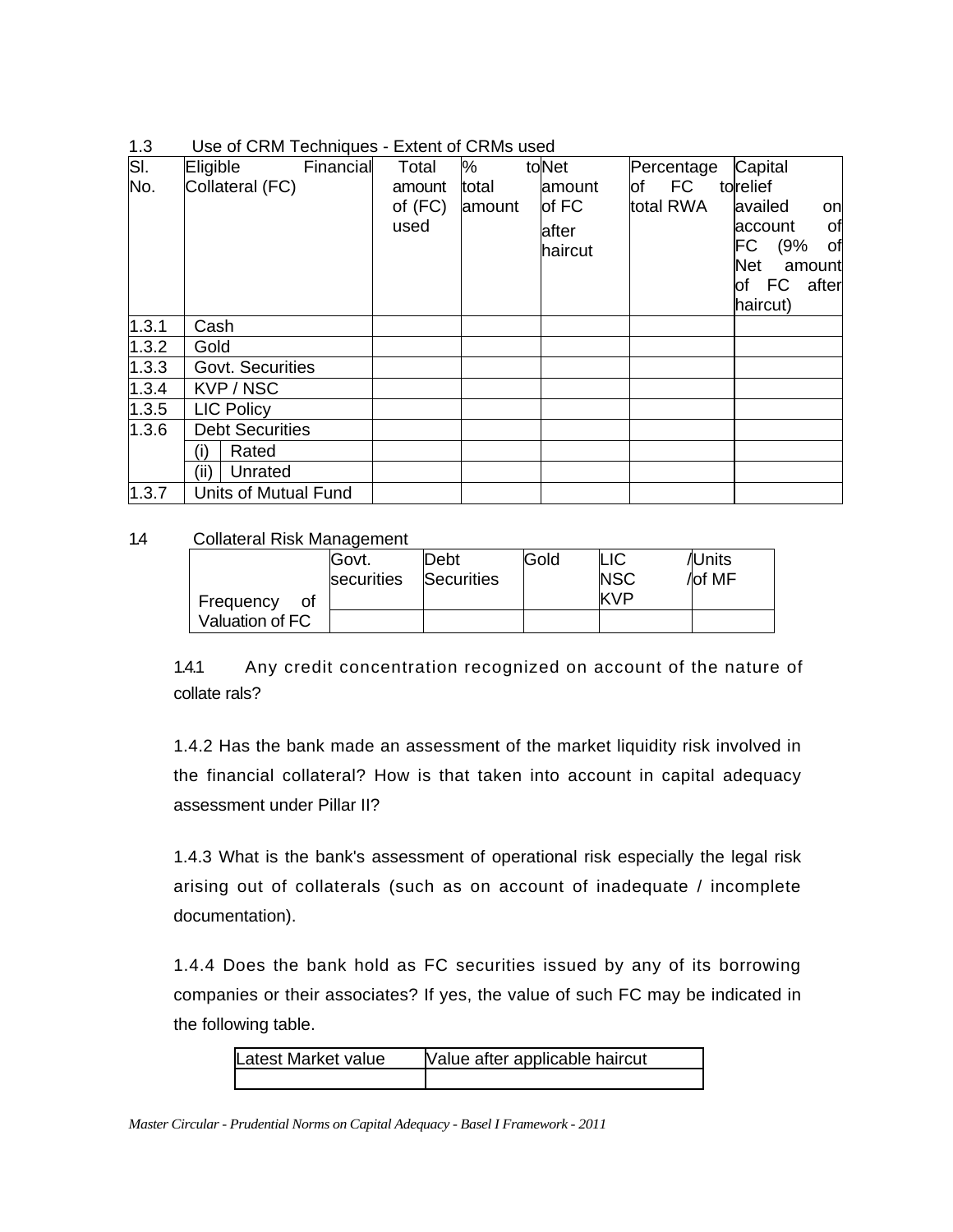1.4.5 Are any collateral securities for the bank's exposures held by the custodian? Does the bank ensure that the custodian segregates these securities from its own securities?

1.4.6 The amount of exposures subject to on-balance sheet netting.

1.4.7 Details of eligible non-financial collateral

| <b>Basel-I</b> | <b>Basel-II</b>                                                                                                                                                                                                                                                                                             |
|----------------|-------------------------------------------------------------------------------------------------------------------------------------------------------------------------------------------------------------------------------------------------------------------------------------------------------------|
| outstanding).  | The amount of NPA secured by The amount of secured portion<br>physical collateral (in cases of NPAs after taking into<br>where the amount of provisions account only the physical<br>held is at least 15% of the collateral which is eligible as<br>per para 5.12.4 of our circular<br>dated April 27, 2007 |

## Pillar II aspects

2.1 Existence of ICAAP

2.1 .1 Whether the bank has formulated the ICAAP with the approval of board?

2.1.2 If so, what are its main components and risks covered?

2.1.3 Whether the outcomes of the ICAAP are periodically submitted to the Board and RBI? At what periodicity the outcomes of the ICAAP are reviewed by the board and Senior Management?

2.1.4 Whether ICAAP is an integral part of the management and decision making in the bank?

2.2 Board and Senior management oversight

2.2.1 Whether the bank has a Risk Management Committee (RMC)? Is it a Board Level Committee?

2.2.2 If so, please indicate its composition and qualifications and experience of the members of the RMC.

2.2.3 Periodicity of submission of reports to the Board reviewing capital position and future capital needs of the banks.

2.2.4 Does the bank project its capital requirements in the medium term? If so,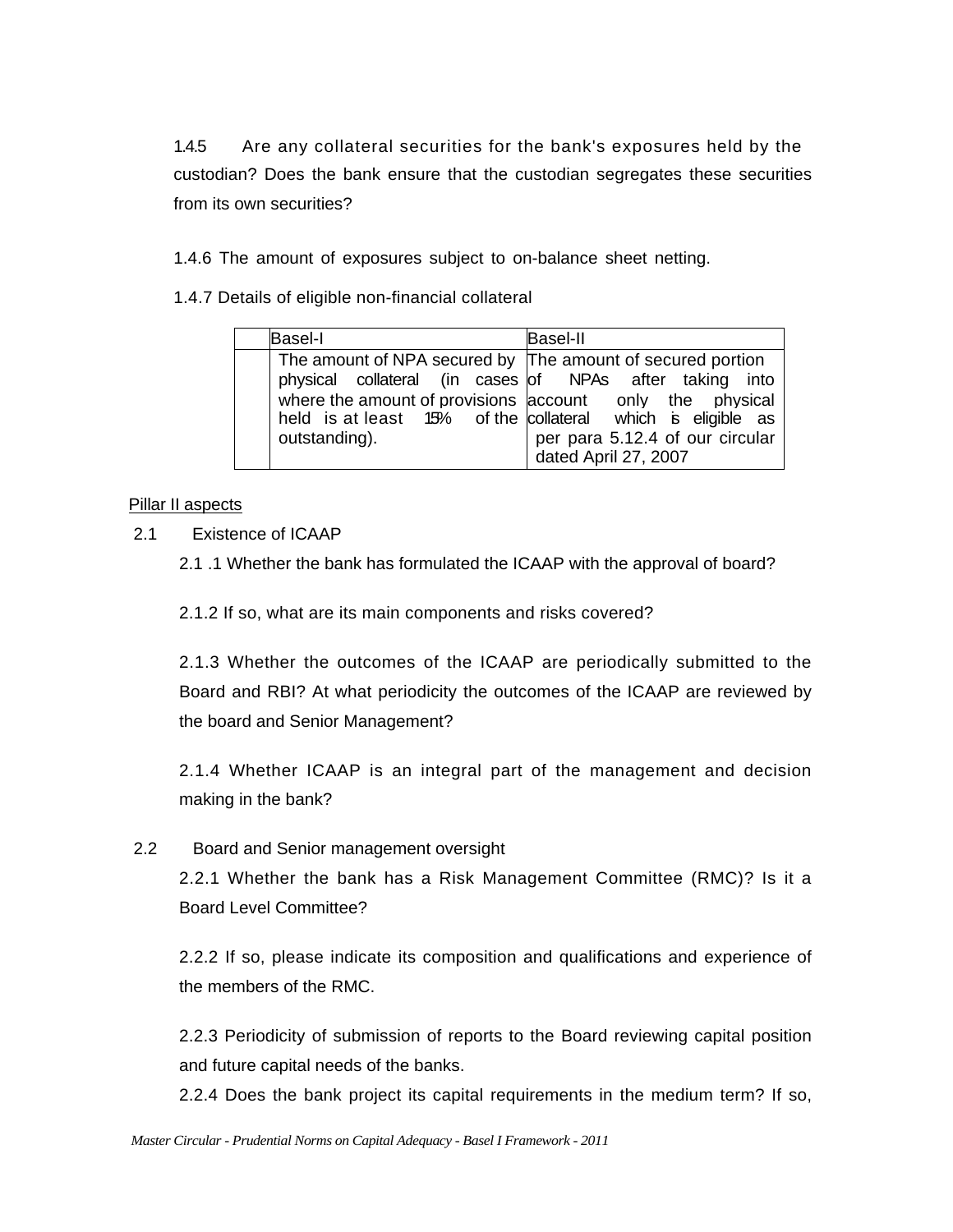what parameters are taken into account into account in arriving at such projections?

2.2.5 Is the capital plan reviewed periodically? If yes, at what frequency? Please indicate the date of the last review.

2.2.6 Has the bank set up a separate Risk Management Department? If so, please indicate its broad set up.

2.2.7 Has the bank laid down a written detailed policy and procedure to ensure that the bank identifies, measures and reports all material risks to the board?

2.2.8 Does the bank have a process to relate its capital needs to risk?

2.2.9 Has the internal capital adequacy assessment process (ICAAP) is subject to an independent validation process? Is so, which agency conducts such validation - within or outside the bank? Whether validation has been brought within the scope of the Internal Audit?

#### 2.3 Assessment of specific risks under ICAAP

2.3.1 Credit Risk

A. Has the bank identified any additional credit risks in the bank's credit portfolio such as credit concentration risk?

B. Does the bank think that its credit portfolio is well-diversified?

C. Does the bank assess the level of concentration risk in its non-retail portfolio by analyzing the distribution of such exposures across different bands within the regulatory ceiling for single borrower and group of borrower exposures, e.g. up to 5% of capital funds, 5-10% of capital funds and 10-15% of capital funds and so on?

D. The outstanding credit accounted for by the top 20 single borrower and top 20 borrower groups (separately):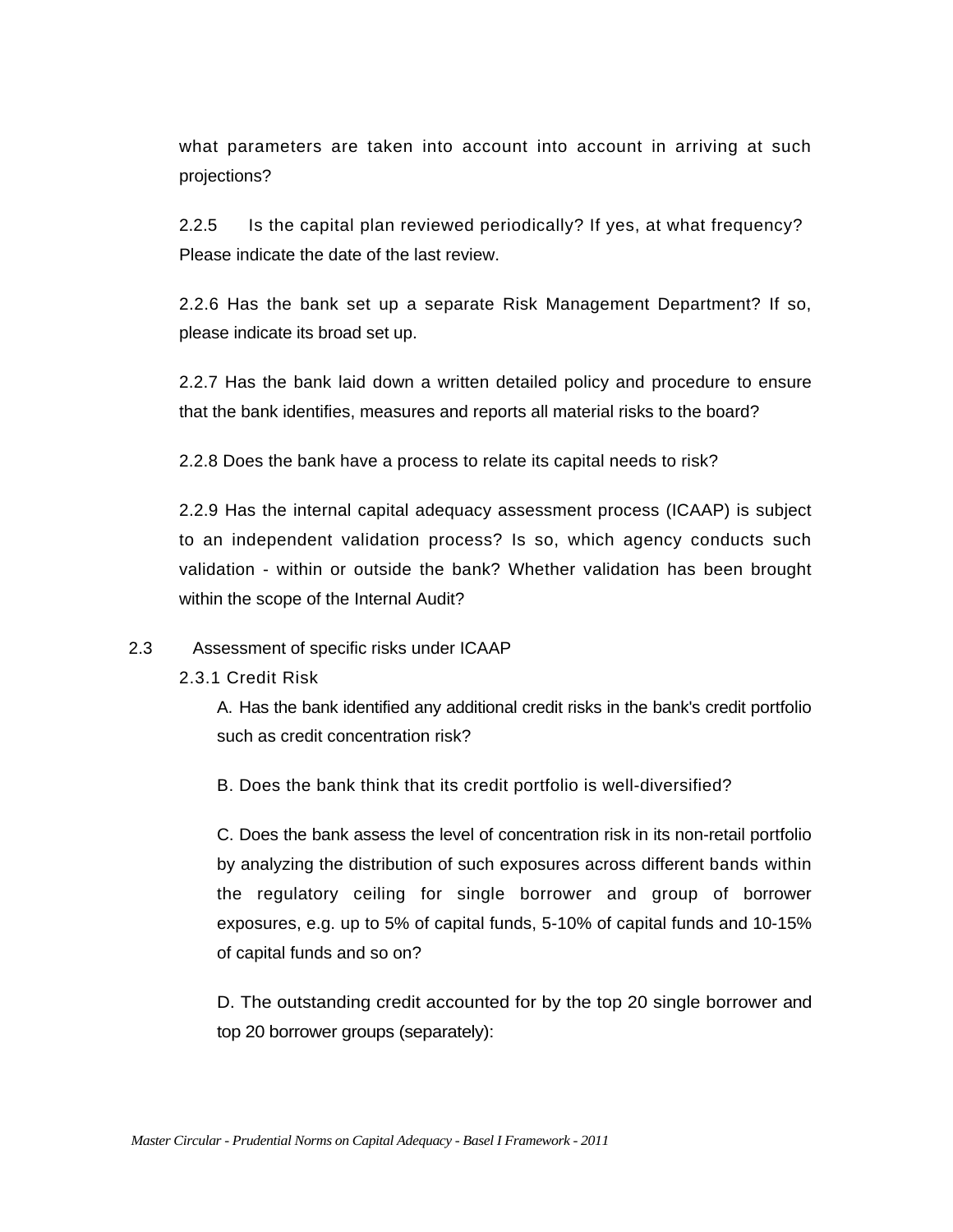| Amount | % of total credit |
|--------|-------------------|
|        |                   |

E. Percentage of credit portfolio covered under the bank's internal rating system?

## 2.3.2 Operational Risk

A. Has the bank developed a framework for managing its operational risk exposure?

B. Does the bank consider that the capital maintained as per BIA is adequate for the level of operational risk it has.

C. Has the bank devised any strategy to transfer the operational risk outside the bank, such as by means of insurance?

D. Name the five sources of operational risks considered most significant for the bank at present, given its business mix and operational strategy?

#### 2.3.3 Market Risk

A. Does the bank use VaR for managing any of its market risk exposures? If so, please indicate the names of such exposures?

B. Does the bank supplement the VaR measure with stress tests wherever it is used?

C. If so, please indicate the areas subjected to stress testing during the last quarter?

D. Is there a system of independent validation or the stress testing exercise? If so, by whom?

2.3.4 Interest rate risk in the banking book

A. Does the bank assess its exposure to interest risk in the banking book?

B. If so, does the bank calculate likely drop in Market Value of Equity with 200 bps change in interest rates? If so, please indicate the estimated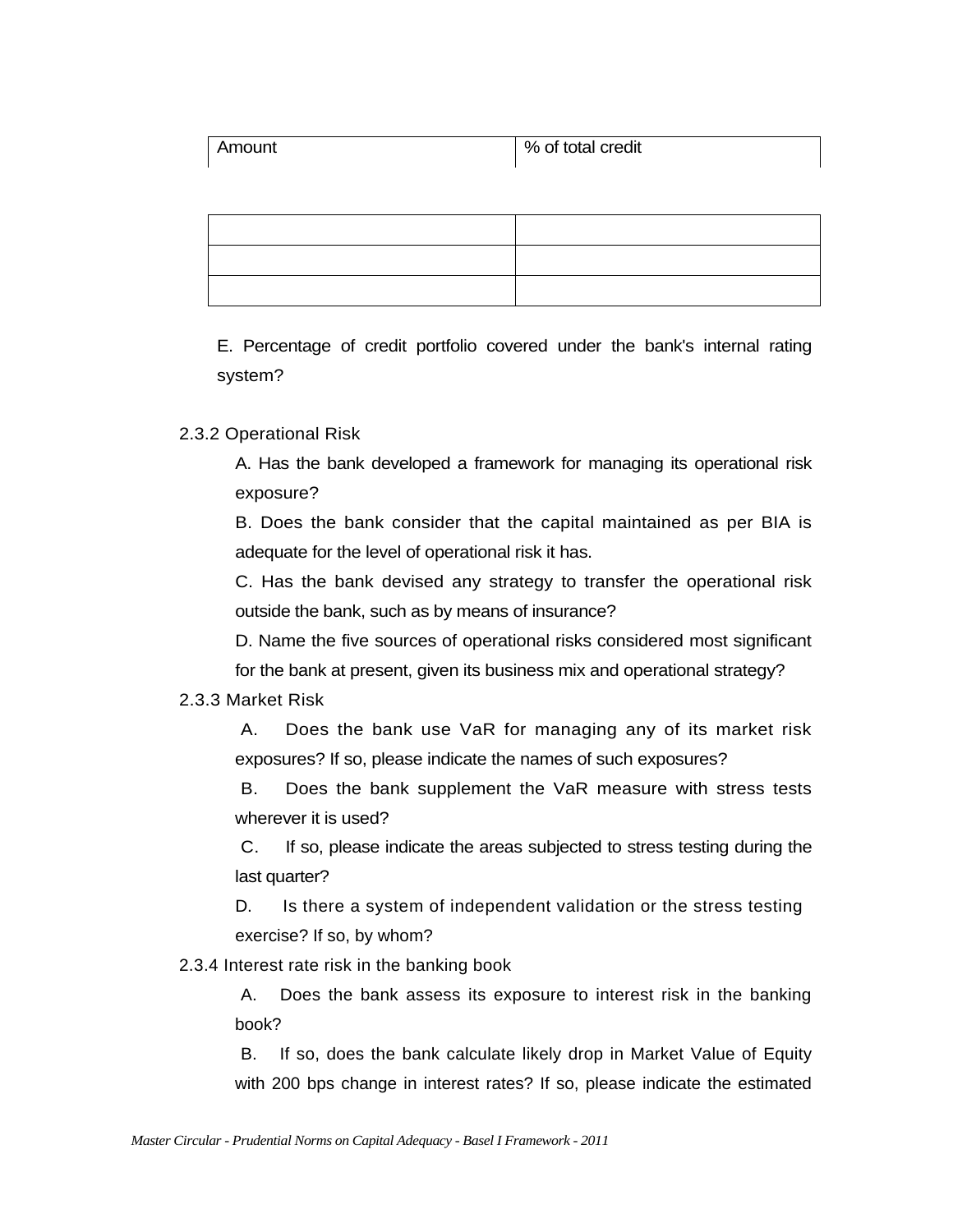impact of such shock as at the end of the last quarter.

2.3.5 Liquidity Risk

A. How does the bank assess its liquidity risk exposure? Does it specifically estimate the market funding risk and market liquidity risk?

B. Who is the authority / entity designated to monitor and manage the liquidity risk in the bank? Please give details.

C. Whether the bank has a system of internal allocation of capital for liquidity risk? If so, please describe briefly.

D. What are the five most important measures taken by the bank to control its liquidity risk?

E. Total amount of bulk deposits taken from the 20 largest depositors and percentage of these deposits to total deposits

2.3.6 Non-quantifiable Risks

What is the methodology for assessing and controlling non-quantifiable risks such as reputation risk and strategic risk?

2.4 MIS and Audit

2.4.1 Please indicate the names and brief contents of the reports which are generated by the bank with a view to monitoring exposure to various risks and the final authority to whom the reports are put up? Please attach a separate sheet for this.

2.4.2 Does the external audit check / review the bank's ICAAP and other risk management reports? Are such Reports put up to the Audit Committee / RMC / Board for information?

2.4.3 Does the internal audit check the accuracy of MIS reports on risk management and capital adequacy submitted? Are the results of stress tests put up to the Board?

2.4.4 Does the bank have adequate MIS and level of computerisation and networking to support the implementation of Standardised approaches and ICAAP? If not, what are the plans and targets / deadlines set for achieving it?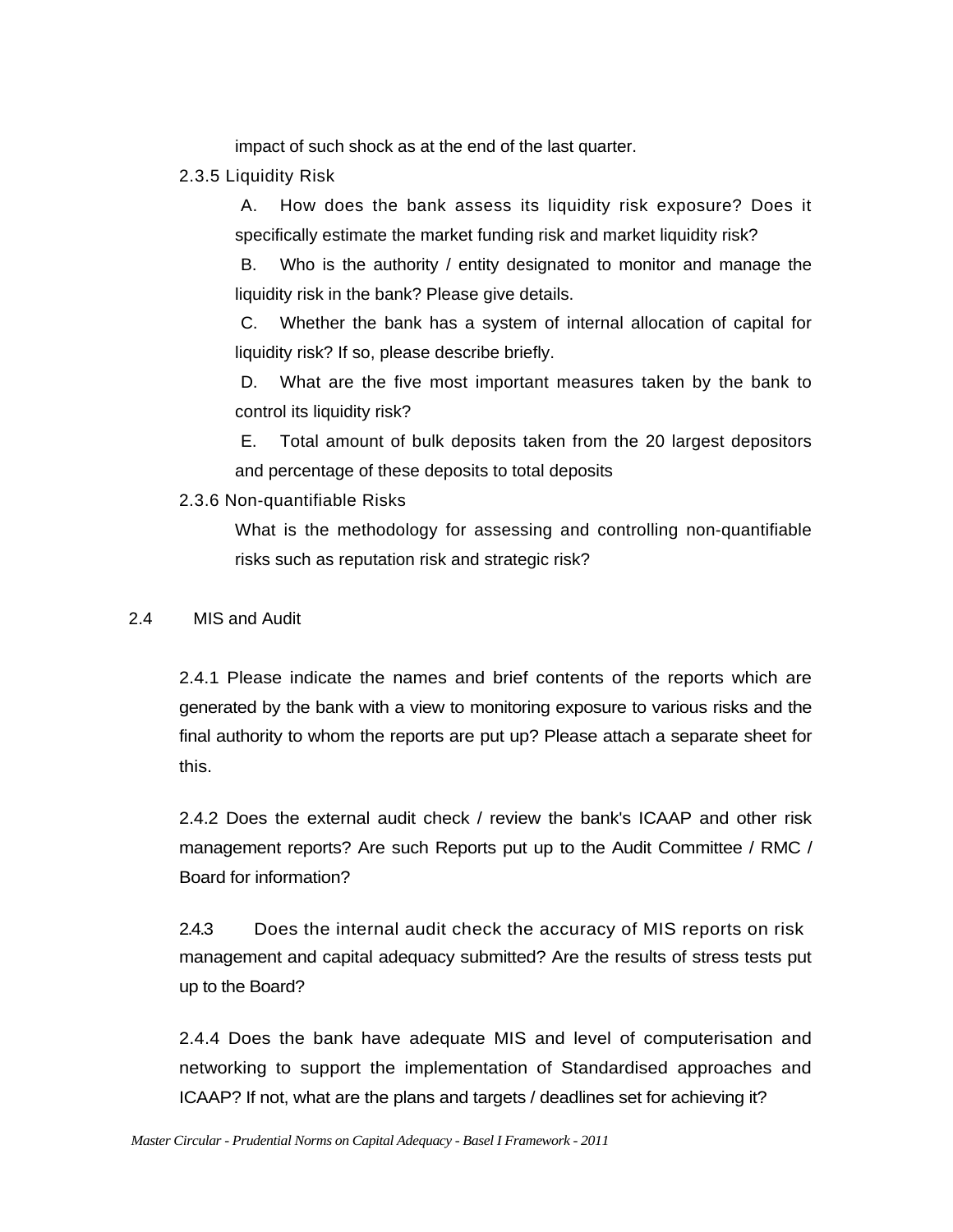2.4.5 Please indicate the major deficiencies identified in respect of the above.

2.4.6 Please indicate the steps taken to address the above deficiencies during the quarter.

2.5 Details of any additional capital requirement assessed by the bank

| $\overline{\mathsf{SI}.}$ | Type of Risk             |                                      | Capital add-on assessed |             |     |  |
|---------------------------|--------------------------|--------------------------------------|-------------------------|-------------|-----|--|
| No.                       |                          |                                      | Amount                  | $\%$        | age |  |
|                           |                          |                                      |                         | <b>CRAR</b> |     |  |
| $2.5.\overline{1}$        |                          | <b>Credit Concentration Risk</b>     |                         |             |     |  |
| 2.5.2                     |                          | <b>Liquidity Risk</b>                |                         |             |     |  |
| 2.5.3                     |                          | <b>Settlement Risk</b>               |                         |             |     |  |
| 2.5.4                     | <b>Reputational Risk</b> |                                      |                         |             |     |  |
| 2.5.5                     |                          | <b>Strategic Risk</b>                |                         |             |     |  |
| 2.5.6                     |                          | Risk for underestimation of Credit   |                         |             |     |  |
|                           | <b>Risk</b>              |                                      |                         |             |     |  |
| 2.5.7                     |                          | <b>Model Risk</b>                    |                         |             |     |  |
| 2.5.8                     |                          | Risk on weakness in credit mitigants |                         |             |     |  |
| 2.5.9                     | <b>IRRBB</b>             |                                      |                         |             |     |  |
| 2.5.10                    |                          | Any other risks:                     |                         |             |     |  |
|                           | (i)                      | Quantifiable                         |                         |             |     |  |
|                           | (ii)                     | Non-quantifiable                     |                         |             |     |  |
| 2.5.11                    |                          | In respect of risks already captured |                         |             |     |  |
|                           |                          | under Pillar-I                       |                         |             |     |  |
|                           | (a)                      | <b>Credit Risk</b>                   |                         |             |     |  |
|                           | (b)                      | <b>Market Risk</b>                   |                         |             |     |  |
|                           | (c)                      | <b>Operational Risk</b>              |                         |             |     |  |
|                           |                          |                                      |                         |             |     |  |

## 2.6 Stress Testing

A. Whether the bank has Board approved stress testing framework? What is the periodicity of review of stress testing framework?

B. What are the risks covered under stress testing framework?